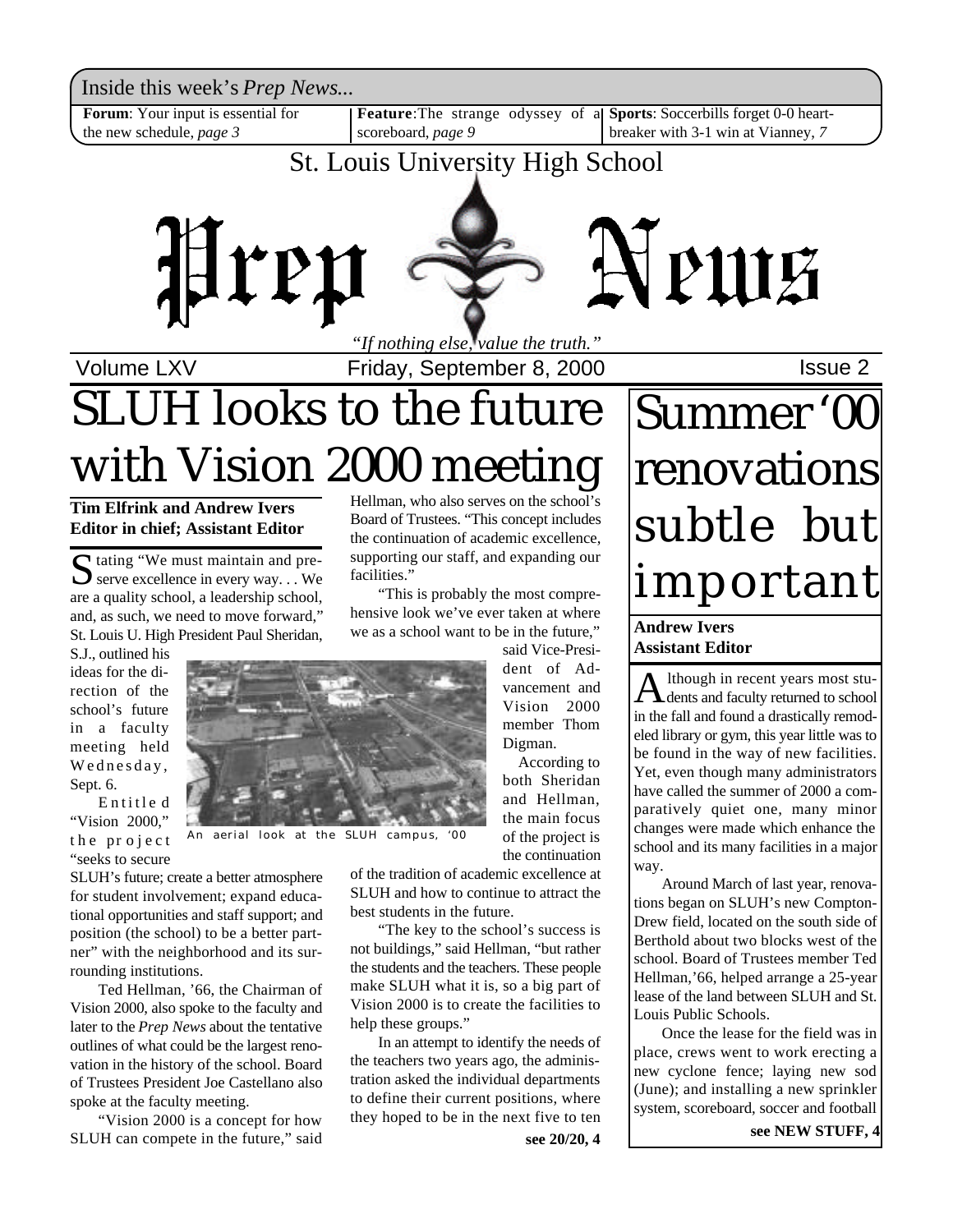## 2 **News** September 8, 2000 "Flex" and "Block" weeks explore schedule options

### **Andy Neilsen Reporter**

 $\overline{\mathbf{W}}$  ith all the schedule changes this year, the freshmen are not the only ones stumbling through the halls with bewildered looks on their faces. If the added seventh period is not enough of a change, there are two more experimental schedules in the works.

For six different weeks during the year, SLUH students will experience eighty-minute class periods for two days during the "block" weeks. On the first day, only periods A through D will meet, and for 35 minutes longer than usual; the last period will end at 2:30. On the second day, only periods E through G will meet, with school ending at 2:25. The second day also includes a nearly two-hour break between periods F and G.

The experimental schedule does not mean that SLUH will be switching to a block schedule next year, however.

"Nothing is final at this point," said Art Zinselmeyer, Assistant Principal of Academics and the man in charge of scheduling. "We realize that there is no schedule that can solve all of our problems, so we are experimenting right now to see which one uses time most effectively." Each of the new schedules attempts to give students more options in terms of fine arts and computer classes.

 A scheduling committee, composed of representatives from each department and chaired by English teacher Tom Chmelir, came to a decision during the third quarter last year after two years of intermittent discussion. The committee ran surveys among the students to identify their problems with the current schedule. After considering the student responses and the wishes of the departments, the committee determined that an extra period was needed.

"The biggest thing we discovered was that theology couldn't do its job, and that students wanted a study period during the school day," said Chmelir. "The

committee recommended the seventh period and the block schedule experiment, and the administration worked out the details."

The administration hopes that the block schedule will provide teachers with time to give longer presentations in class, show movies without interruption, and allow more time to help students individually. The block schedule will also provide students with study time during the school day.

One concern about the block schedule is the amount of unscheduled time.

"A lot a people have unscheduled periods after the hour-long lunch," said Dean of Students Eric Clark. "This is a concern for seniors and off-campus lunch."

Some students wanted to stay off campus for their unscheduled period after lunch. However, expanded off-campus time is a liability risk for the school, so Clark and the administration decided on a fifteen-minute off-campus grace period, with parental permission, for students with successive unscheduled periods.

The other experimental schedule, the "flex" week, will take place four times during the school year. During two days of the "flex" week, alternating periods will be 55 minutes long, instead of the normal 45 minute periods. This schedule solves some of the problems of the block schedule, such as how all classes will meet every day, instead of meeting in certain classes every other day.

The administration will be keeping a close eye on student reactions to the schedules throughout the year.

"We hope to (survey) each homeroom at least twice during the year," Zinselmeyer said, "about the new schedule and the block and flex schedules."

Input will be considered throughout the fall and winter months, and student comments are welcome. The administration will reach a final decision sometime during the fourth quarter, before class registration for next year's seniors.

# **SLUH** excels once again on AP tests

### **Kevin Moore Core Staff**

A fter studying hard throughout the<br>
year, many St. Louis University fter studying hard throughout the High over-achievers pursue college credit by taking advanced placement (AP) exams in May.

The grading is given on a five-point scale, with five being the best and three considered passing. Students from SLUH usually fare well, and this year was no exception.

Math department chairman Tom Becvar says that the past year's results are "similar to what our students usually do." Becvar, who has been grading AP tests at the national level for eight years, believes his grading of the tests makes him better able to give students hints on how to perform well. Even with this advantage, it involves a "year long preparation...to get [the students] ready,' said Becvar. Ninety-four percent of students who took the Calculus BC test passed.

Two other courses which produced high results were U.S. History and Literature and Composition. The English test, which was taken mostly by juniors, consisted of a multiple choice section and three essays, a combination that proved quite challenging. However, 57 of the 59 students who took the test received passing scores. "To have that many take the test and nearly all of them pass...is an external commendation for how we teach English," said English department head Chuck Hussung.

Most of the students who took the history test also were successful, with over 90 percent of the students passing. AP U.S. history teacher Dan Monohan reported that students from SLUH who take the history test fare among the best in the state.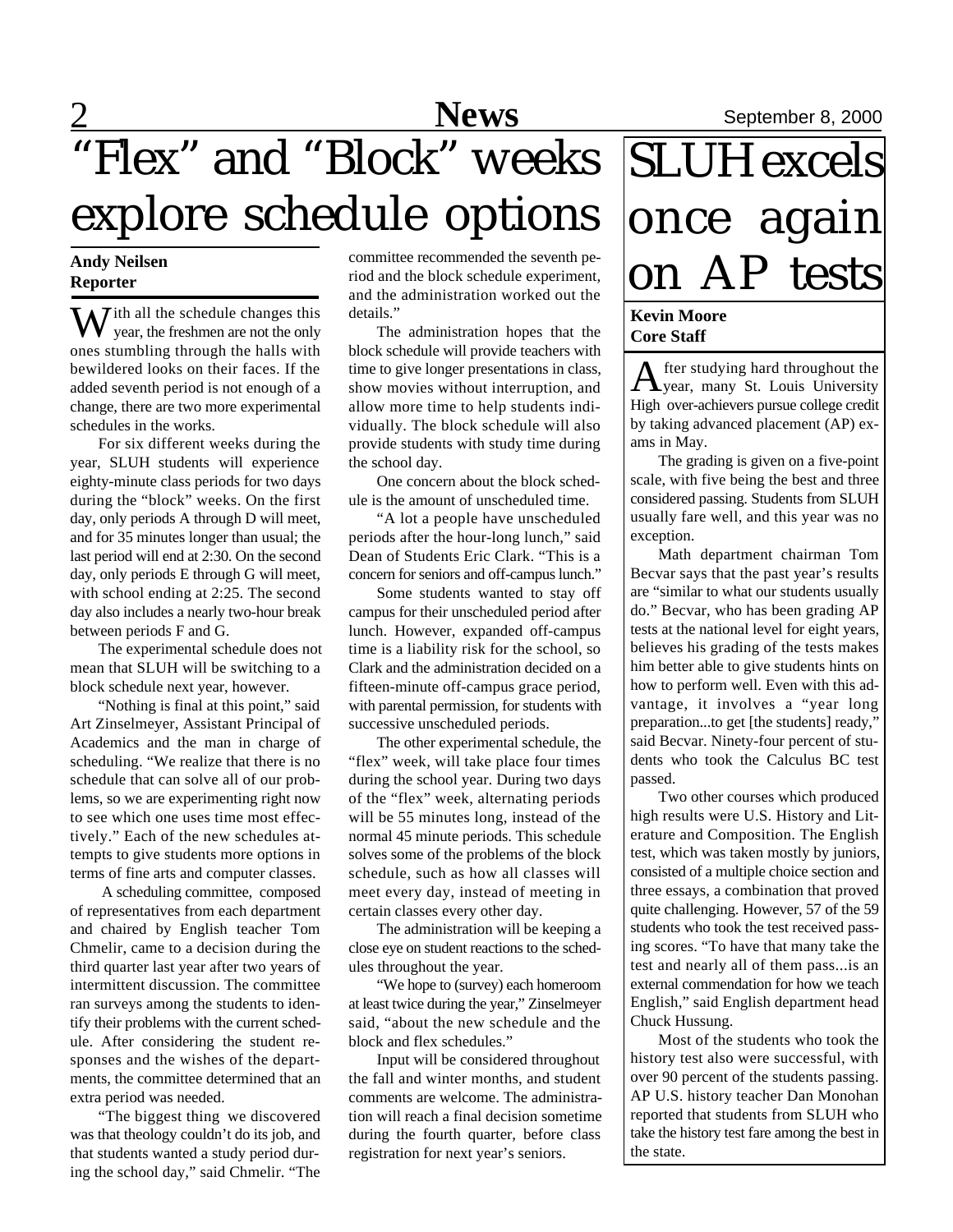## September 8, 2000 **Editorial Editorial** 3 NEW SCHEDULE Tentative schedule depends on you

If you have found yourself unusually fatigued at the end of this second week of school, the cause may not simply be your complete lack of physical and mental activity over the past three months. The school day is indeed twenty minutes longer than last year, and yes, that is an extra period crammed into your schedule.

This change of scheduling is old news to upperclassmen, but what is not as widely known is the tentative nature of this schedule. We are currently experiencing a kind of "test year," after which the effects of this change in schedule will be evaluated according to student and faculty input, and tweaked as needed.

This information is important to you, the weary sophomore trying in vain to trudge to your seventh period geometry class, and you, the senior cramming Twinkees down your throat on your newfound five-day-a-week free period, because the administration is not only considering, but encouraging, your input on how this schedule has affected your life. Whichever case may apply to you, those in charge of evaluating this schedule need to know your opinion.

But before you sprint to the main office to complain of exhaustion or extoll the virtues of your "unscheduled period," you should at least understand the pros and cons of this situation. The primary reason for adopting the new schedule: too often, students could not take the classes which interested them. The fine arts and theology departments pushed for the schedule because it would allow for more participation in both programs, and the schedule has certainly proved successful in this regard.

Theology is now able to meet five days a week, and more students than ever before have been able to find room in their schedule for a drawing or ceramics or design class.

Perhaps a more unexpected side effect of this schedule is that the extra period has actually made the day easier for some, particularly seniors, by allowing them an unscheduled period every day. Having such a period was relatively rare under the sixperiod schedule.

However, the day is certainly not easier for all students, and particularly for underclassmen, more classes may not equal a better school day. Some teachers have already begun to notice that a few students' heads are attracted to their desks by period seven, so the extra period may be having a draining effect on some.

Perhaps even more important is the question of just how much information a student can take in and retain in eight hours. With the rapid-fire barrage of classes, is there a danger of learning overload? This possibility should certainly be considered along with the question of whether a block schedule would be more conducive to learning than seven short periods.

We should reiterate that it is simply too early to understand completely how this schedule will affect students in the long term. But that's the point: it is not too early for you to answer these questions in terms of your own schedule. So, be you the ulcerating sophomore or the well-rested senior, let your voice be heard on this matter, because in the end, that's what matters.

## LETTERS TO THE EDITOR STUCO - Runnin' the show

As Mr. Baud once said, "We don't blow buildings up; we blow 'em down!"

You follow me? Good. Anyway, it's been a week, and so far there have been no casualties (which is good, because Mr. Pham told us last May that we were all No Limit Soldiers). I don't know what that means, but I'm sure it's good.

All of us are impressed by everyone's support at athletic events and would like to thank all you Jr. Bills for showing up with a vengeance. That's right, with a vengeance. We had so much fun at the mixer, and we hope you guys all had a blast too.

This year, we don't want all the sports events to be just a freshmen and senior thing. We want the entire student body at every event.

Remember what Homer Simpson said: "Marge, every time I learn something new, it pushes something old out of my head. Like that time I took that home wine-making class and forgot how to drive."

Tonight, boys, our Footbills travel to Kirkwood to take on the Pioneers at 7:30. K-Wood thinks they're hot, but we have a secret weapon—Matt Sinclair. Okay, so he's no secret, but he is a weapon of mass destruction. We had a great turn out last week, but I think we can do even better. Just remember, when the U. High has the ball, we're quiet. If we're not, Matt Sinclair will beat us all with a shovel. When the Bills are on defense, we go nuts, so those pioneers won't be able to hear.

Tomorrow night, the Backstreet Bills, better known as the Varsity soccer team, will take on the CBC Cadets at 8:00 in the CBC Tournament. This game will be huge, so get ready to cheer all night.

We need to show the Cadets why SLUH is called *The* High School. For those of you who don't know why we're world renowned, it's because of our stellar scholarship, awesome spirit, and good looks.

Next week: all-school BBQ followed by the Running of the Bills. We'll keep you posted.

> Thank you, Paddy Kelleher STUCO Sports Commissioner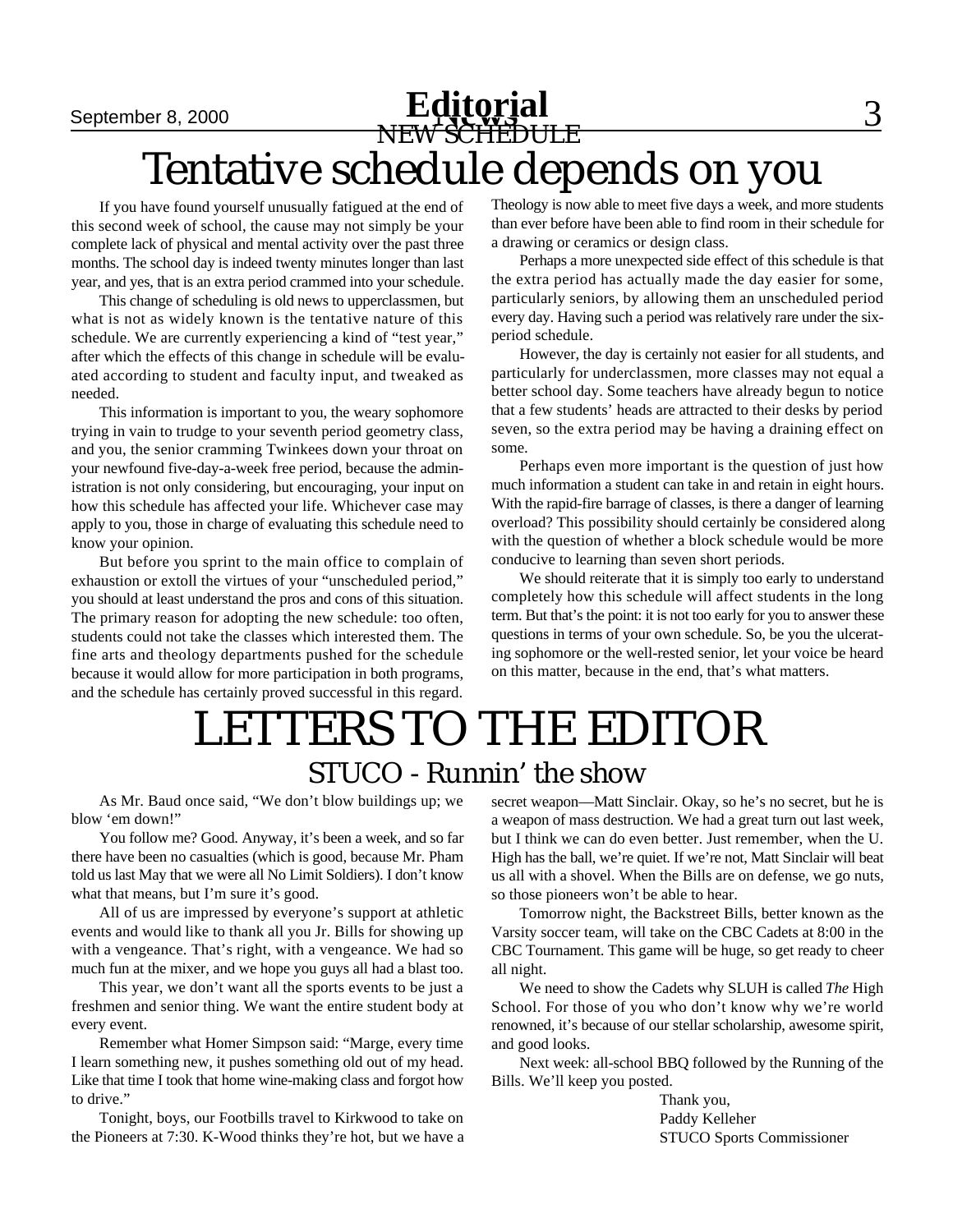# $\overline{\prime}20$

#### (from 1)

years, and what means they would use to get there.

To continue this process of inquiry, the board hired the world-renowned architectural planning and design firm HOK to survey the school property and suggest plans for future expansion. HOK took aerial photos, analyzed the layout of the campus, and created an artist's rendering of a possible future campus, which circulated the school last spring but has since been redrawn many times over.

"That drawing was 'Plan A', and we're currently looking at 'Plan S'," said Hellman,"so you can imagine the process that goes into this planning."

"The cost of this project will 100% be paid for by outside funds," said Hellman. "There will be no increase in tuition due to Vision 2000."

Since the Board of Trustees made the decision several years ago to keep the school at its present location, one challenge facing the school has been how it might expand in the future, since the Science Center to the west and Forest Park and Highway 40 to the north made moving in those directions impossible. As Sheridan noted, "Today's high schools require between 30 and 40 acres. When I came to St. Louis University High, our campus consisted of 13 acres. In the near future, we will have a campus of 28 acres."

Bannister stated that the school needs to ask some basic questions concerning needs and space, and how to go about addressing the long-term process answers to the first two questions will entail.

Although the process of identifying how the school might use its expanded space has just begun, both Sheridan and Hellman mentioned the possibility of student life center and a multi-level parking structure.

Plant Manager Paul Owens noted of the parking situation: "Five years ago (the administration) thought the Berthold lot would solve all (our parking) problems in the forseeable future—obviously the forseeable future was" a year or two ago.

Another problem as far as space on campus goes is the current student dining

facility: the original cafeteria from 1924 is undersized for a student body of over 1000. Owens explained that, "the (opening of the current student) commons helped a bit," but an expanded student life center would help much more.

Sheridan reiterated these points in his speech to the faculty, saying that Vision 2000 aims to "develop a more comprehensive student life program through the creation of a commons area for seniors, juniors, and sophomores" and to "construct a secure parking facility that frees up valuable land for better applications."

One point Bannister has presented is that of relocating certain facilities in an effort to centralize, taking advantage of additional space being opened by the acqusition of new properties like the warehouse located on Berthold.

According to Hellman, one issue about the land already owned by the school that is yet to be resolved concerns the little-known fact that the river DesPeres flows beneath the property directly west of the stadium in a 70-year-old brick tunnel, a fact complicating any future plans.

"That's why we hired HOK," said Hellman. "We have to be very judicial with how we use what little land we own."

Expansion was by no means the only aspect of Vision 2000, however. First, furthering support for faculty was discussed, as well as plans for upgrading the technological resources at their disposal. In addition, although upwards of \$900,000 was awarded in scholarships this year up from \$500,000 several years ago goals for expansion of the scholarship program are being set.

"Our goal is that any student (who has) the necessary ability will be able to attend SLUH, regardless of socioeconomic status," said Hellman.

In the areas of Vision 2000 that addressed further support for faculty and students, both Sheridan and Hellman pointed out that steps towards improvement had already begun well before Wednesday's presentation to the faculty.

Sheridan noted that, in some respects, the process of Vision 2000 in terms of increased faculty support had already be-

gun, with added personnel, reduced class sizes, lowered teaching loads, increased matching of funds for retirement, the introduction of an early retirement program, better insurance coverage, and the purchasing of long-term care insurance. Sheridan added, "All of this was done with a spirit of appreciation and concern for those who give so much of their lives at school."

Both Sheridan and Hellman were also excited by the possibilities for expanded collaborative efforts between SLUH and other institutions in the Oakland corridor.

Hellman mentioned Compton-Drew, Forest Park Community College, the St. Louis Science Center, and Forest Park as institutions that offered expanded collaborative opportunities.

Although the process is just beginning, Sheridan noted that Vision 2000 "is a vision that builds upon the tradition of excellence that characterizes the essence of SLUH."

"It's exciting," said Digman regarding the planning process. "People realize that the school has really worked to be proactive and adress the future, which is pretty exciting for most."

### NEW STUFF

#### (from 1)

goalposts, equipment shed, and bleachers.

Although the field should be ready for use this week, Athletic Director Dick Wehner noted that he wants the newlyplanted sod to take root well and so very few teams will be using the field this fall. He does foresee the field being useable as early as next Wednesday; lower level soccer will most likely christen the field with its first game on Sept. 22 against the Granite City Warriors.

The field, Wehner says, will be "a place the lacrosse team can call home, a great place for them." In addition, the varsity soccer and lower level soccer teams will practice there, but no football **see MORE STUFF, 6**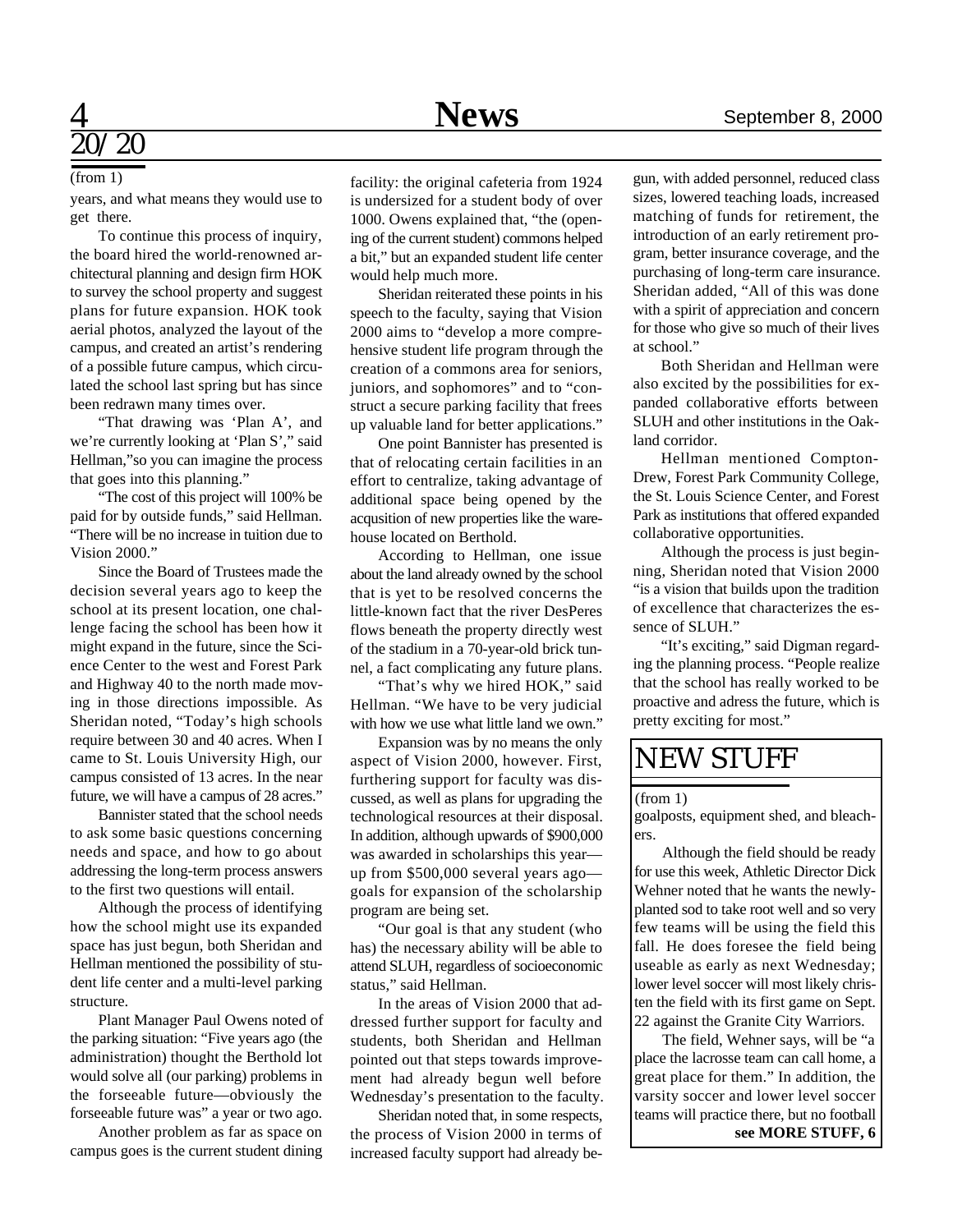## September 8, 2000 **News** 5 Italibills hold their own in Europe

### **Kevin O'Connor Reporter**

J ust over a week into the 2000 summer vacation, 24 Eurobills left to continue their learning by experiencing European culture first-hand. The trip began with the twenty rising seniors and four recent graduates hunched over their backpacks and suitcases, fully packed for the sixteen-day trek around the Mediterranean. French teacher Jennifer Crespin took command of the tour group for the first time, and SLUH faculty member Rob Garavaglia and Crespin's mother helped her chaperone the trip.

After a full day of flights through Detroit and New York City, the group finally arrived at their first destination: Rome, Italy.

"At times it seemed that we were a roaming mass of tourists among many strangers," said senior Bill Everding.

That's exactly what they had become as they plunged themselves into a strange culture with different customs and language. Immediately setting out to explore the city, the group got their first taste of foreign culture as they marveled at the Pantheon and Trevi Fountain and strolled through Piazza Navona.

After a short morning drive from Rome, the group toured the recently excavated ruins of the once-prosperous city of Pompeii, which had been buried under ash after the sudden eruption of nearby Mt. Vesuvius. Later that afternoon, the tour continued to the beautiful Mediterranean city of Sorrento, where the Italibills saw examples of the local specialty, woodworking.

A short ferry ride from Sorrento brought the travelers to the beautiful island of Capri. The group walked through the gardens of former Roman emperors, took rowboats through the sky-colored waters of the Blue Grotto, and had their first chance to relax on the Mediterranean beaches. Guided by their new tour director, Wendy, the group made its way back to Rome. Their second time in the Eternal

City gave the group a chance to tour the Colosseum, the Roman Forum, and Vatican City. Once in the Pope's hometown, the group took part in the jubilee year as they visited St. Peter's Square, the Vatican Museum, the Sistine Chapel, and St. Peter's Basilica.

The tour began moving north through Assisi, where St. Francis of Assisi was



Kevin O'Connor shows his pipes (photo by Eric Proctor)

inspired to begin his own order, and quickly on to Florence, where the Junior Bills got a chance to party with young people from around the world at a local discotheque. The group's last stop in Italy was Pisa, where the junior Bills crooked their necks to view the famed leaning bell tower alongside the cathedral and baptistery.

Just as the travelers were getting their Italian phrases straight, they crossed into the south of France, where the majority of the travelers got their first chance at communicating in their second language.

The group took up residence in Cannes for a two-night stay as they spent their time basking in the sun on the beach of Nice and taking in the intense beauty that the wealthy inhabitants of Monte Carlo enjoy daily. While in Nimes, the group learned about the old mini-colosseum, which is still used for events today,

and climbed atop an ancient Roman fort to get a bird's-eye view of the city.

The final stop in the south of France was in the old city of Carcosonne. Inside the walls of this city, tour members walked the streets, which have been kept in nearly their original format, and cringed as they saw the lethal weapons on display in the torture museum.

The Spanishbills making the journey "took control," as Ben Gray put it, and helped everyone communicate as the group entered Spain on the way to Barcelona. Once in the home of the 1992 Olympic games, everyone admired the Sagrada Familia, a famous landmark still under construction. The junior Bills strolled the crowded sidewalks of Las Ramblas as they shopped and were entertained by the many street performers. While some sampled the nightlife at the modern dance clubs, others enriched themselves in the traditional Spanish art of flamenco dancing. All too soon, however, it was time to turn away from the Mediterranean Sea and board a train heading north to Paris.

Starting the day off with a few baguettes, the World-travelerbills were ready to walk in the footsteps of Napoleon's Grand Armee under the Arc de Triumphe and down Champs-Elysées. In addition to viewing the cathedral of Notre Dame and a few of the thousands of masterpieces in the Louvre, the group gazed at the splendor of lights—commemorating the year 2000—shimmering on the Eiffel Tower and in its reflection on the Seine below.

The junior Bills finally returned home to St. Louis on June 21 culturally enriched and physically exhausted. "It was a great experience that will stay with me for the rest of my life," reflected senior Tom Hilgeman. Crespin and Garavaglia were both appreciative of the good behavior on the trip. Crespin commented, "Everyone was respectful and got along very well." Although just settling in for the new school year, Crespin has already been planning the trip for summer 2001 with twentyeight juniors signed up for the journey.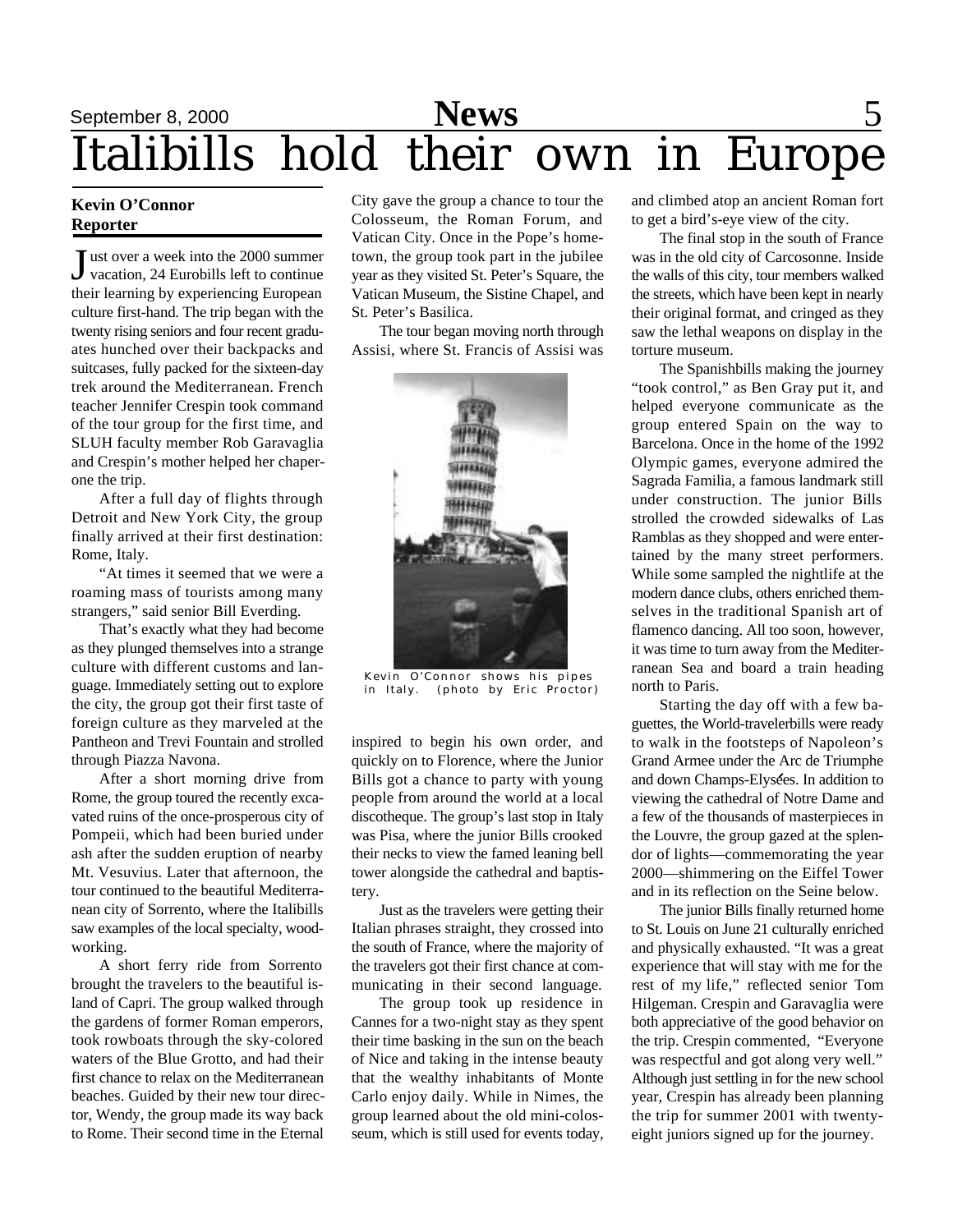## 6 **News** September 8, 2000 New faculty at SLUH *Tim Chik: Theology Adam Conway: Department English Department*

### **Matt Pitlyk Reporter**

O ne of the many additions to the SLUH faculty this year is alumnus Tim Chik '96, who will be teaching freshman and sophomore theology.

Although Chik had initially planned

to attend Kenrick Seminary, he decided instead to teach at SLUH for a variety of reasons.

"It's a dream job," he noted. "The students are



great. I'm very glad to be teaching good, bright, motivated individuals, who I know are doing their homework."

After graduating from SLUH in 1996, Chik went on to DePauw University in Greencastle, Indiana, for two years before spending two years at Cardinal-Glennon Seminary, where he studied for a degree in philosophy with a concentration in Classical Humanities and theology.

 "I love the truth. I love the interaction between teacher and student," said Chik, adding, "Even though I'm a sinner, getting to teach and talk about Jesus Christ is an undeserved honor."

 Regarding his first year of teaching, Chik reported, "I love it. The hours are long but wonderful. Plus, the theology department is fantastic. They're very intelligent, thoughtful, funny, and caring, bending over backwards to help me teach better."

Besides teaching, Chik enjoys being a coach for the cross country team and hopes to become involved with the track team and the Pro-Life Club.

"I am very excited for the year and

**see CHIK, 8**

### **Dane Moody Reporter**

A dam Conway is one of the many new dam Conway is one of the many new U. High this year. He is a member of the Alumni Service Corps, which consists of graduates of Jesuit schools who have volunteered a

year of service at one of the Jesuit h i g h schools in Missouri. C o n w a y will teach in the English D e p a r t ment, but



also hopes to work with the community service program.

As part of SLUH's class of 1993, Conway recalls fondly his four years here. He was very involved in the community service project, led by Jeff Putthoff, S.J. "He gave me an understanding of the importance of service," he commented, "and a greater understanding of living a life of faith." He was also a member of the speech team, and credits Tom Chmelir and Rich Moran with helping him learn to love poetry. He gives mention to the entire English department of the early 1990s as inspirational people in his life.

After graduating from SLUH, he attended Harvard University, where he received an undergraduate degree in English. He wrote his thesis on William Blake, a poet he discovered while sudying under Chmelir and Moran.

Conway then worked at the Family Center in East St. Louis under Sister Carol Lehmkuhl. He worked with children of the families that participated in this program.

At SLUH, he teaches two sophomore

### MORE STUFF

(from 4)

teams will avoid the field until next year to insure that the sod becomes wellestablished and the lacrosse team will have a great field waiting next spring.

Problems with the field such as spectator parking and restroom facilities "will have to iron themselves out," says Wehner. One solution may be to open the SLUH stadium or the Compton-Drew school building.

To improve the appearance and function of the school itself, the bricks on the north face of the Jesuit Wing were power-cleaned and sealed in July. Also, a professional window-cleaning crew cleaned all the windows of the Jesuit Wing on the north and east sides.

On Aug. 7, some polishing-up of the recently-remodeled gymnasium began. The floor was sanded and resealed and the ceiling and its girders were painted.

In the past few years, according to Wehner, the gym has grown as a public athletic arena. After installing an air conditioning system—which most high school gyms do not have—in 1995 and renovating the bathrooms (part of the original 1954 gym) and installing new bleachers in 1999, it was time to consider the gym floor.

According to one professional's estimate, the wood in the gym floor was of a kind and quality that could not be currently found, so the decision was made to simply renovate the surface.

In addition to the floor improvement, the ceiling was painted. Combined with the new windows, installed last year, the quality of light in the gym has improved. The windows "let in so much natural light," according to Wehner.

One interesting fact is that, according to a light meter reading taken by a *St. Louis Post-Dispatch* photographer, the light presence in the gym ranks with that of the Savvis Center's when the ice surface is in place.

**see THE RIGHT STUFF, 8**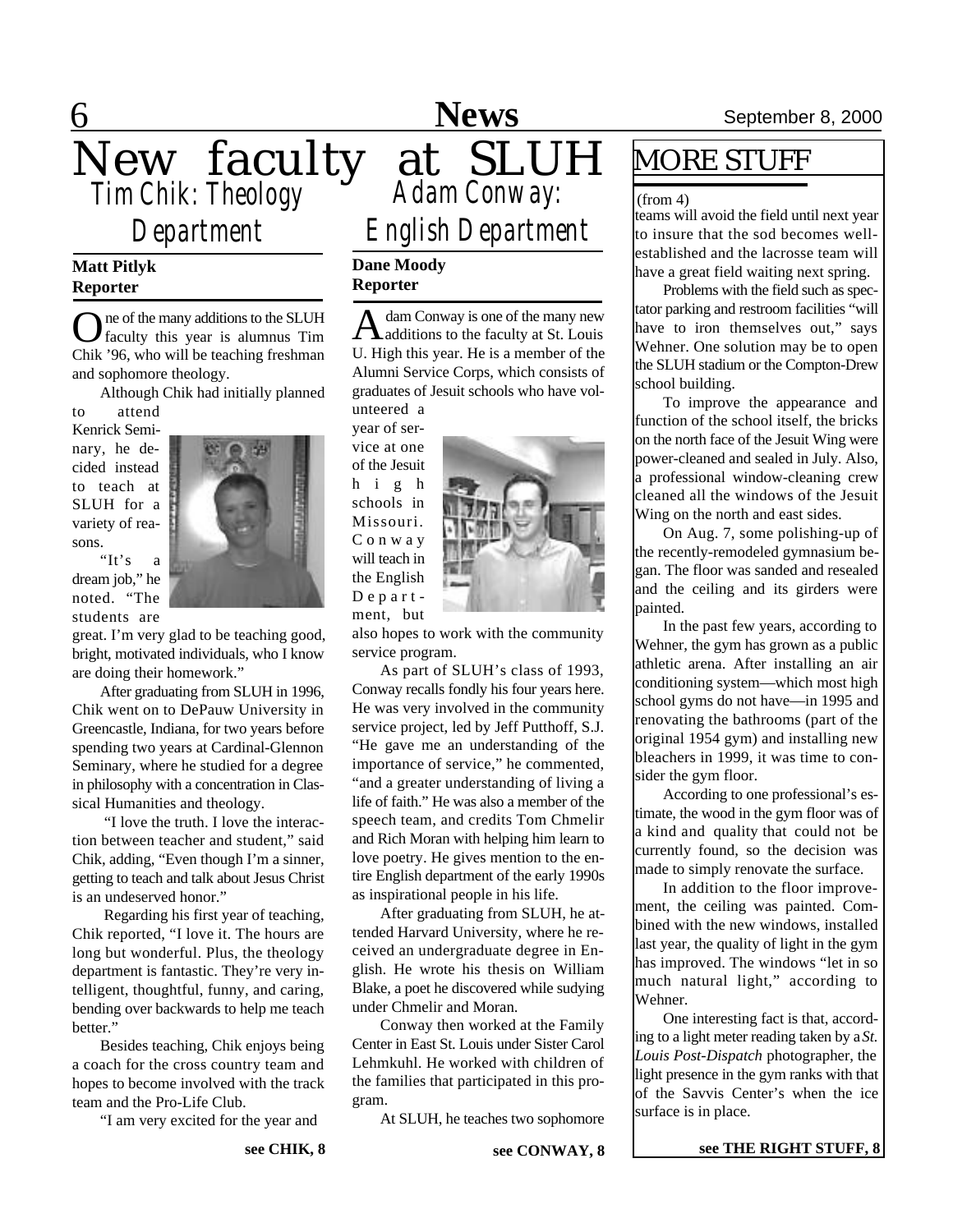## September 8, 2000 **Sports** 7

## Soccerbills overcome tough tie, go 2-0-1

### **Peter Bartz-Gallagher, Garry Holland Sports Editor, Reporter**

A fter rolling through their first two games with 7-0 and 5-0 wins, the varsity soccer squad was very confident coming into Saturday's match with Fort Zumwalt. However, the Jr. Bills could not muster any fruitful offense and only came away with a 0-0 tie.

The offense was ready to continue the high scoring trend that they had maintained through two games, but it was not to be.

There was no shortage of chances, as both David Brooks and Tim Fetter connected passes to forward James Twellman, but all attempts at scoring were stifled by the Bulldog defenders. Fetter himself had an excellent opportunity, and blasted a powerful shot that was unfortunately deflected by the Fort Zumwalt goalkeeper, then cleared away. Brooks as well seemed to have a chance at scoring, but a long pass to him was called back because he was offside.

The game was tied at the end of regular time, so the teams played two five-minute periods of overtime. The Jr.

Bills again had many opportunites, including several corner kicks. However, they could not manage to score and the



James Twellman executes a bicycle kick in the 3-1 defeat of Vianney

game ended 0-0.

Coach Charlie Martel attributed the lack of goal-scoring to a somewhat rushed approach to the game, saying, "We had lots of opportunities, but we hurried."

Martel first affirmed, however, that



The sophomore football team opened<br>its season against the Patriots of Park-The sophomore football team opened way South last Friday, Sept. 1st. Although the game was originally scheduled for 4:15, it was changed to 7:15, and so the sun was setting on Parkway South High School when the game began.

Neither team generated much offense in the first quarter. The Patriots were the first on the offensive side of the ball but were shortly forced to punt. Excepting a forty-yard reception by Phinney Troy, the Jr. Bill offense didn't really come alive until later in the game.

Running back and speed demon Joe

showing off his running skills. Both teams' defense seemed impenetrable when the first quarter ended with neither team scoring.

The second quarter didn't bring much more happiness to the sophomore squad, as they failed to penetrate the Patriots' defense and to stop the Patriots' running game. Little by little, the Patriots advanced upfield until a few missed tackles led to a 45-yard run and a Patriots touchdown. The missed extra point left the Jr. Bills behind 6-0. On the following offensive drive, a pass into the end zone by starting quarterback Matt McArthur was picked off by a defender, giving South

**see B-FOOTBALL, 8**

"they played great."

Tuesday night the Jr. Bills squared off against the Griffins of St. John Vianney in the opening game of the annual CBC Tournament. The tournament serves as an early showcase of the premier teams in the area and the Bills were eager to show the skill of their squad. SLUH had an excellent start, as they had a flurry of scoring opportunities on which they nearly managed to score. Finally, almost midway through the half, striker Dave Brooks managed to beat the Vianney goalkeeper with a low shot inside the left post, putting SLUH ahead. For the rest of the half there was no scoring, but Vianney was beginning to crack.

As the second half opened, the Jr.Bills began to dissect the opposing defense. Play after play, with either short touch passes or long passes, the soccerbills headed to goal. Only a few errant shots and Vianney's offside trap kept the Griffins in the game. Playing with patience, SLUH was rewarded with another goal when sophomore sensation Frank Simek bent a free kick into the lower right corner from twenty-five yards out.

Although the Jr. Bill offense dominated much of the game, the defense responded well when tested. The backfield, led by senior sweeper Stan Simek and stopper Kyle Ottwell, dominated the Vianney attack, limiting the shots on goal and pushing the ball forward on the counterattack. Captain goal keeper Mark Valdez made a fabulous save on a Vianney free kick as he deflected the knuckling blast over the crossbar for a goal kick.

 The lone Griffin goal came off another free kick as the Vianney striker perfectly curved the shot into the upper corner just inches out of Valdez's grasp. Nevertheless, SLUH responded as captain James Twellman beat the offside trap and buried a header in the net, virtually ending the game.

Senior Tim Fetter commented, "The team couldn't have won without the inspiring cheers and the Siberian monkeys." The squad faces rival CBC in the final game of the tournament.on Saturday night at 8:00 at CBC.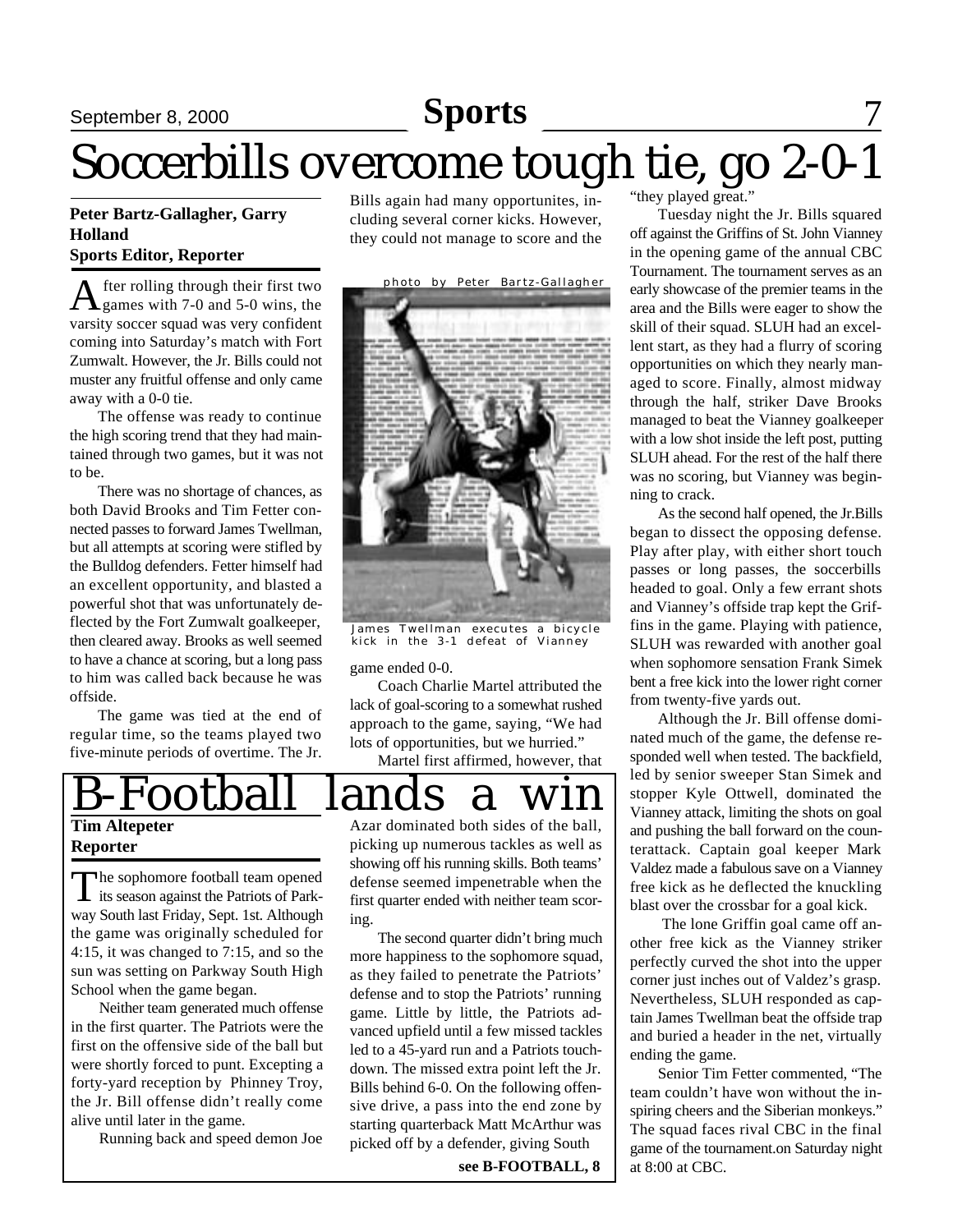# Polo teams win first two games of season

### **Jeff Dueker Reporter**

The 2000 SLUH Water Polo "Season"<br>of Dominance" has begun, with both of Dominance" has begun, with both teams well on their way to fulfilling their goals set for this year. The first victim of the PoloRage was Parkway South, last year's state champions. Although they are a weaker team than last year, the Patriots still stood as a considerable barrier to SLUH State Championship hopes this year. The 6-4 victory over the Patriots last Friday is just a small glimpse into the talent that this team displays in the pool. Junior Kevin Price had the winning 5th goal, and senior Zach Hartwig scored half of the teams points, including the final goal in the last quater of play.

Greg Auffenberg was also incredible in goal with eight saves, so incredible that it prompted Coach Baudendistel to say

### THE RIGHT STUFF

#### (from 6)

Some of the last of the school's recovery work was also finished this summer with the completion of the Currigan Room's restoration. The changes were two-fold: the dining room was re-carpeted and much of the kitchen was remodeled to compensate for some damage caused by last November's deepfrier fire. A new ventilation system, deepfrier, stove, and floor were also incorporated to bring the area up to sanitation standards and make it "a more serviceable kitchen," according to Food Service Supervisor Kathy Hylla.

On the minor nature of the work which was executed this past summer, Owens offered, "We're at a point now (following the summer's renovations) where we're doing mantainance work rather than recovery work." He said the administration is taking a pro-active approach to the buildings and grounds: they wish to prevent future problems by renovating now before problems arise which make renovation necessary.

"Greg Auffenberg: he's good." The J.V. team also had quite a showing, out-swimming, out-shooting, out-skilling, and most importantly, out-scoring the Pats 11-5. Sophomores Phil Abram and Bill Dahlmann had two goals each in that game, and the rest of the goals came from the other cadre of underclassmen.

CONWAY Filled with confidence from their win over the Patriots, the Polobills took on the Lafayette Lancers last Wednesday. The varsity team thoroughly lanced the Lancers, scoring 16 goals while stymieing the Lancer offense with a stalwart defense. The varsity team made the Lancers seem almost as ridiculous as the name of their team. Junior Brenden Sanders had three goals, and junior Kevin Price, along with seniors Zach Hartwig, Kevin Rose, Nick Crow and Nick Hellwig each had two goals a piece. The J.V. team also had a fine showing, blasting the Lancers 14-3.

(from 6)

"Introduction to Literature" classes and one senior "Reading and Writing Fiction" class. Conway hopes that his students will come out of his class finding "a point of entry to appreciate literature," as well as the ability to think critically about the works they have read. Conway is a welcome edition to the English Department.

### CHIK

#### (from 6)

want to help out in as many things as I can," said Chik.

He also has two brothers currently attending SLUH, junior Ken and senior Dan, with whom he converses frequently during the school day.

"I think they enjoy my teaching here," said Chik. "We get along really well."

Gentlemen, you can't fight in here. This is the War Room!

*Quote of the Week*

Dr. Strangelove

Dahlmann was an absolute maniac in that game, scoring four goals, and was seemingly unstoppable by the Lancers defense. Tyrrell and Colin had two goals each, and eight other players scored a goal in the slaughter. Coach Busenhart, addressing the team after their win, in an apperent state of confusion, brilliantly asked, "Has anyone seen my trousers?" Like any good coach, he had many things to say about the Polobills incredible performance and of his confidence in their abilities; however he was vexed by the mystery of his missing trousers. This team has serious potential this year, and the coaches as well as the players know it.

Senior Kevin Rose commented on the real "team effort" this year, stating, "This is the first year that the Polo team has really played as a team, rather than just having a couple superstars do all of the work."

Senior Zach Hartwig also said that this years team "has depth," highlighting this year's balanced roster. To keep winning, this team will have to keep playing as a team, using its superstars appropriately and not solely depending on them to carry the workload like they have in years past. Everything this year is coming into place, and the school is hoping that this team will be in the right place at the right time this year.

Come see what Coach Busenhart was talking about this Friday, when the Polobills take on Marquette at Marquette, J.V. starting at 4 and Varsity starting at 5.

### B-FOOTBALL

(from 7)

touchback and control of the ball. The first half ended with the score 8-0.

Whatever pep talk coach Matt Sciuto gave during halftime must have worked. With six minutes to go in the third quarter, the Jr. Bills managed to get the ball within ten yards of the end zone. On third and goal, McArthur connected with wide receiver Bob Kaestner to give SLUH their first touchdown of the season, and after a failed two-point conversion, they trailed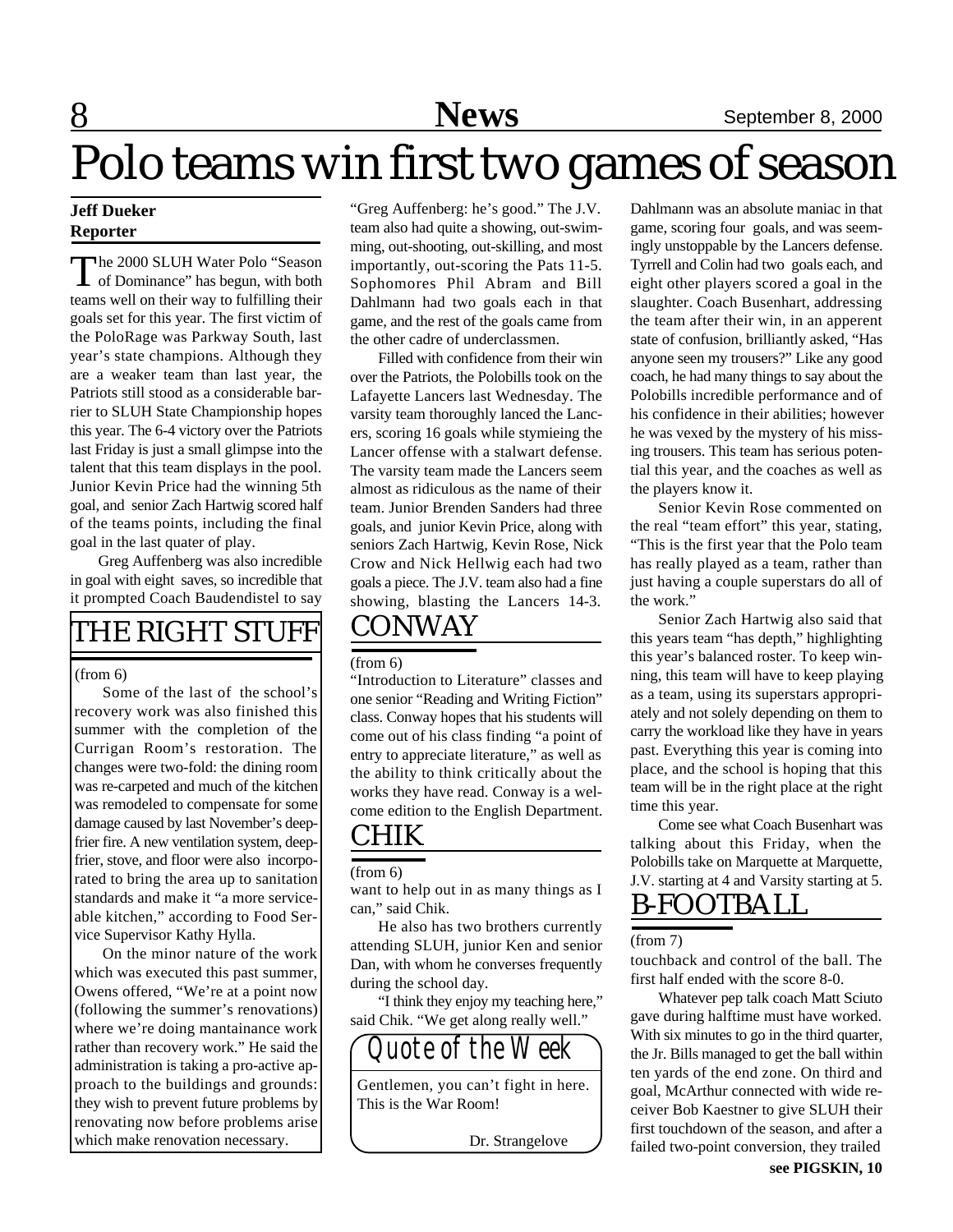# The strange odyssey of a scoreboard

### **Justin Austermann Features Editor**

*Editor's note:*

*If the following investigative report does not make sense, this may be consoling: I don't really understand it either.*

Puzzlement marked the faces of many students last week as they left their class meetings. It was not Mr. Clark's to-the-

point speech that left these students bewildered; rather, there was one simple question in their minds: why is a large athletic scoreboard hanging from the ceiling of the theater? An innocent question, but sadly, there is no clear answer.

Sometime during the final week of July, a truck pulled into the theater loading dock and unloaded a fourteen-foot, 500-pound scoreboard, undoubtably a strange delivery for a theater. According to Plant Manager Paul Owens, the scoreboard, which cost nearly \$9000, was supposed to be stored in the theatre for a couple of weeks. After that it would be installed at the athletic field on the south side of Berthold, just across the street from Compton-Drew Elementary School.

The installation was scheduled for this past August, but the contractors never showed up to begin the job, so the scoreboard remains.

Eventually, the scoreboard's new home just offstage became a hazard to performers and an inconvenience to the theater staff. Inexperienced with scoreboards, but proficient when it comes to getting things out of the way, theater Technical Director Tom Dunsworth decided the scoreboard should be hung in the ceiling above the house.

So the scoreboard remains. Just higher.

Details are sketchy as to precisely how he moved the behemoth from backstage to its current location thirty feet in the air. Says Dunsworth, "Using the Egyptian method, i.e. brute physical force of slaves, we...uh...nevermind, no comment."

If this answer does not inspire confi-

(or under) my work."

So the scoreboard remains. Safely.

Well, that explains part of the mystery— I guess. But why was the scoreboard never installed in the first place? The company that failed to show is Bolte Contracting. An interview with a Bolte representative brought this investigation to unforeseen levels.

According to Bolte, the scoreboard was never intended to be installed until

fall of 2001. Instead, it was delivered in July of 2000, so it could be used "as a prop or something" in a theatrical production. After that it was to be stored in the theatre until next year.

So the scoreboard remains. As a prop?!

What is the future of the scoreboard—and for that matter, this article? Owens calls it "tenuous." Theatre director Joseph Schulte insists that it is not a prop, exclaiming, "I don't know what it's here for!" Dunsworth says, "If it were going to be an elaborate joke, we would have repainted it and put it on the

dence in those of you who sat under the 500-pound monstrosity during your class meeting, professional rigger Kevin Koberlein hastens to explain that the scoreboard is actually safer in the air than on the ground. "Standard rigging procedure requires a 5:1 safety ratio. In this particular system, the weakest link is the nylon slings, both of which can safely maintain a static load of 4000 pounds. Rest assured, even I would stand behind

roof...." drawing by Mike Garcia

> Though the scoreboard's future is uncertain, we can draw two definite conclusions:

> 1. Anyone attending a game at the Berthold field had better bring a pencil to keep score.

> 2. Aspiring writers who would like to submit scripts involving a scoreboard can drop off their work in the theatre department anytime before next fall.

So, until then, the scoreboard remains.